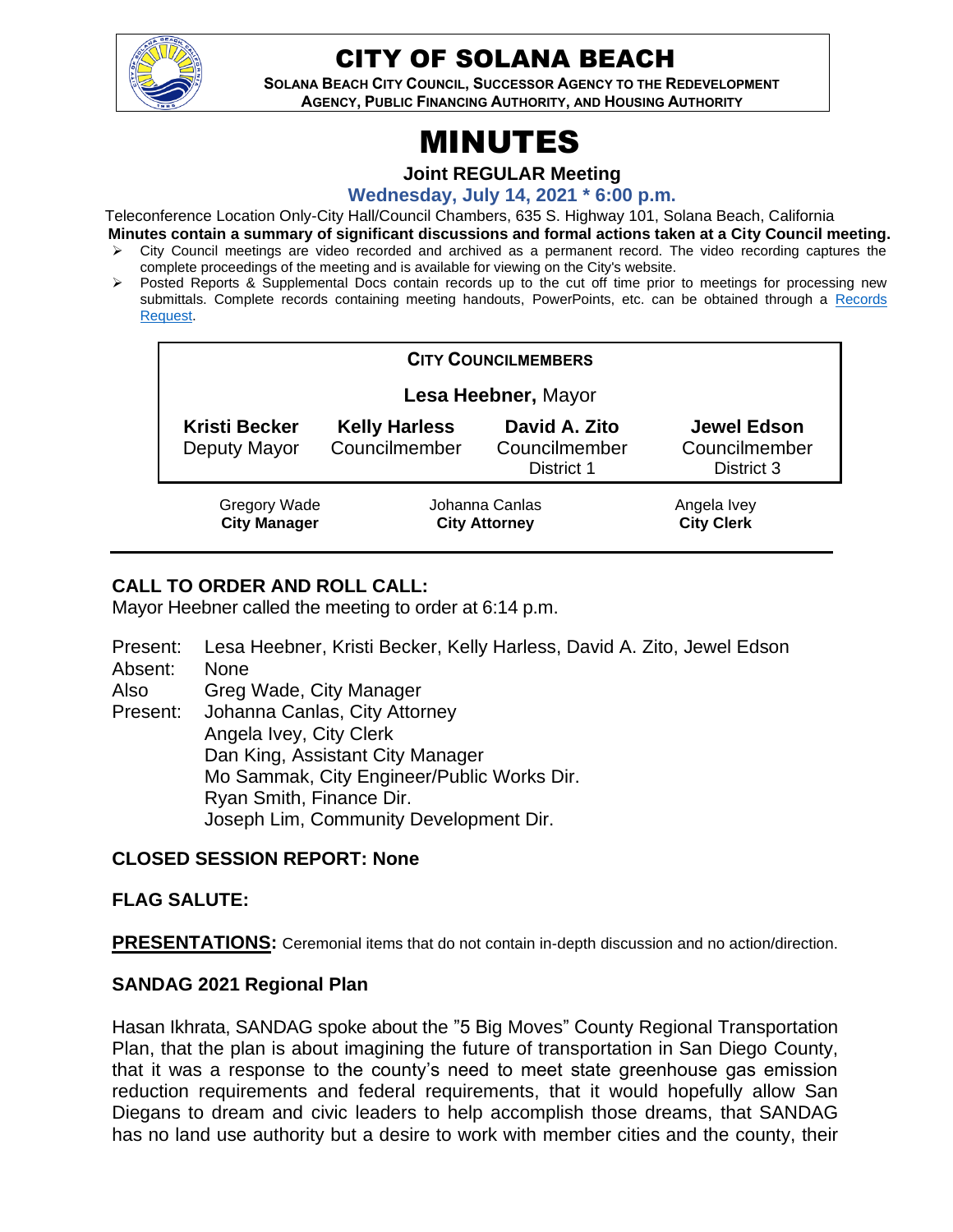desire to work with City for the betterment of the region and for meeting state and federal mandates, that the "5 Big Moves" are five strategies that work together, that the plan would bring high-speed rail, shuttles to major work centers, a large transportation hub and more to the region, that the five moves include Complete Corridors, Transit Leap, Mobility Hubs, Flexible Fleets and a Next OS (Operating System).

Antoinette Meyer, SANDAG, spoke about the 2021 Regional Transportation Plan, provided background information on the plan, explained why the plan is important, and the process SANDAG went through to develop it.

Allison Wood, SANDAG, spoke about the projects that are proposed in North County and in the Solana Beach greater community.

Council and the presenters discussed costs, funding sources such as future sales tax, formal funding and grants, the Solana Beach Train Station as a mobility hub, and their support for the Big Five.

# **APPROVAL OF AGENDA:**

**Motion:** Moved by Deputy Mayor Becker and second by Councilmember Harless to approve. **Approved 5/0.** Ayes: Heebner, Becker, Harless, Zito, Edson. Noes: None. Motion carried unanimously.

# **ORAL COMMUNICATIONS: None**

#### **COUNCIL COMMUNITY ANNOUNCEMENTS / COMMENTARY:**

*An opportunity for City Council to make brief announcements or report on their activities. These items are not agendized for official City business with no action or substantive discussion.* 

# **A. CONSENT CALENDAR:** (Action Items) (A.1. - A.8.)

*Note to Public: Refer to Public Participation for information on how to submit public comment.*  Items listed on the Consent Calendar are to be acted in a single action of the City Council unless pulled for discussion.

Any member of the public may address the City Council on an item of concern by submitting written correspondence for the record to be filed with the record or by registering to join the virtual meeting online to speak live, per the Public Participation instructions on the Agenda. The maximum time allotted for each speaker is THREE MINUTES (SBMC 2.04.190).

Those items removed from the Consent Calendar by a member of the Council will be trailed to the end of the agenda, while Consent Calendar items removed by the public will be discussed immediately after approval of the Consent Calendar.

# **A.1. Minutes of the City Council.**

Recommendation: That the City Council

1. Approve the Minutes of the following City Council meeting May 26, 2021.

#### [Item A.1. Report \(click here\)](https://solanabeach.govoffice3.com/vertical/Sites/%7B840804C2-F869-4904-9AE3-720581350CE7%7D/uploads/Item_A.1._Document_(click_here)_07-14-21_O.pdf)

**Motion:** Moved by Councilmember Edson and second by Mayor Heebner to approve. **Approved 5/0.** Ayes: Heebner, Becker, Harless, Zito, Edson. Noes: None. Motion carried unanimously.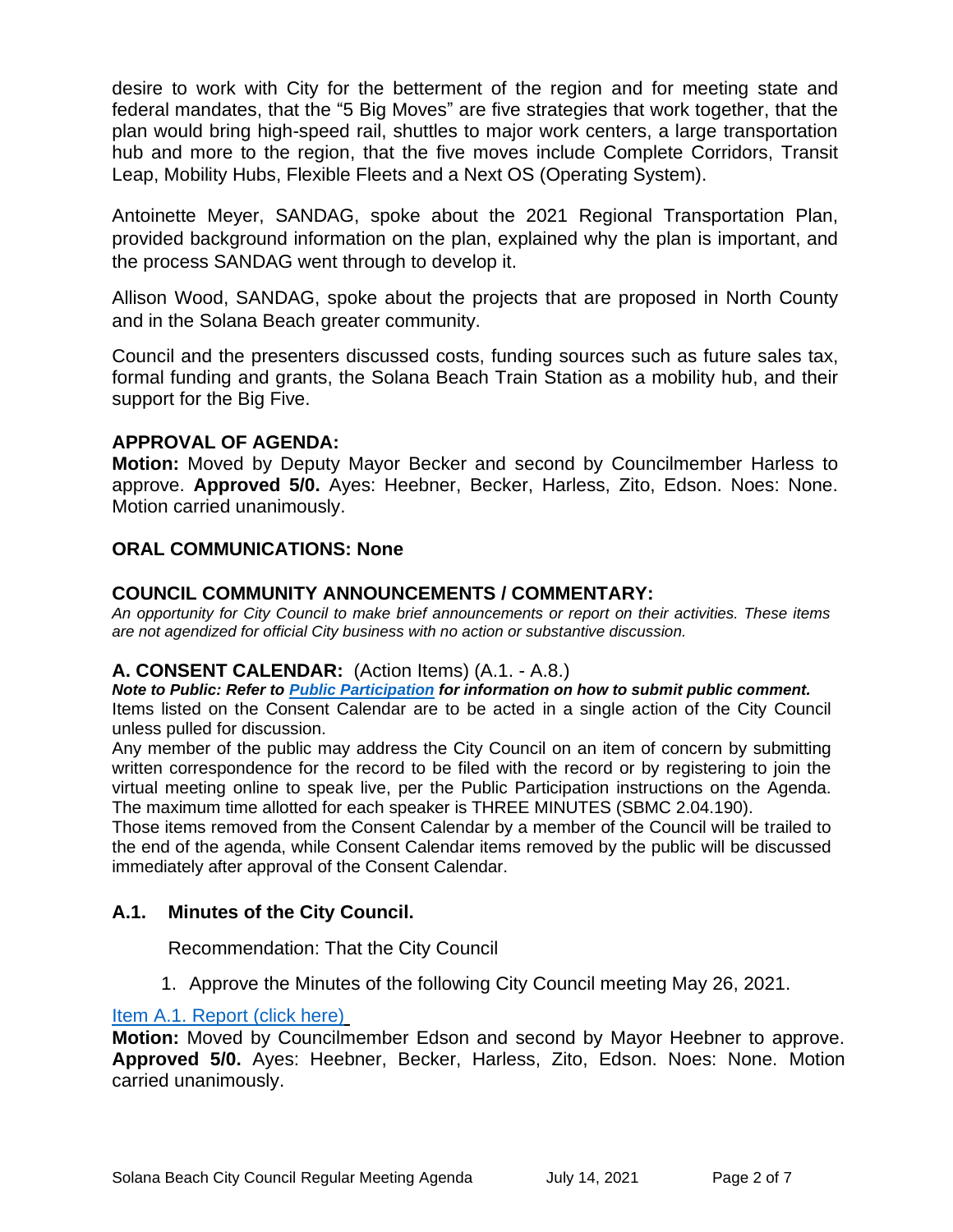#### **A.2. Register Of Demands.** (File 0300-30)

Recommendation: That the City Council

1. Ratify the list of demands for June 5, 2021 – June 18, 2021.

#### [Item A.2. Report \(click here\)](https://solanabeach.govoffice3.com/vertical/Sites/%7B840804C2-F869-4904-9AE3-720581350CE7%7D/uploads/Item_A.2._Report_(click_here)_-_7-14-21_O.pdf)

**Motion:** Moved by Councilmember Edson and second by Mayor Heebner to approve. **Approved 5/0.** Ayes: Heebner, Becker, Harless, Zito, Edson. Noes: None. Motion carried unanimously.

# **A.3. San Elijo Joint Powers Authority (SEJPA) 1st Amended Restatement of Agreement.** (File 0330-30)

Recommendation: That the City Council

1. Adopt **Resolution 2021-093** approving the First Amended Restatement of Agreement Between Cardiff Sanitation District and Solana Beach Sanitation District Establishing the San Elijo Joint Powers Authority.

#### [Item A.3. Report \(click here\)](https://solanabeach.govoffice3.com/vertical/Sites/%7B840804C2-F869-4904-9AE3-720581350CE7%7D/uploads/Item_A.3._Report_(click_here)_-_7-14-21_O.pdf)

**Motion:** Moved by Councilmember Edson and second by Mayor Heebner to approve. **Approved 5/0.** Ayes: Heebner, Becker, Harless, Zito, Edson. Noes: None. Motion carried unanimously.

**A.4. Adopting Fiscal Year 2021/2022 Salary, Classification and Compensation Plans, adopting the Memorandum of Understandings for SBEA-MISC. and SBEA-MSU, and Updating the Public Works Operations Manager and Supervisor Job Descriptions.** (File 0520-10)

Recommendation: That the City Council

- 1. Adopt **Resolution 2021-096** approving the FY 2021/2022 Salary and Compensation schedules and the updates to the Public Works Operations Manager and Public Works Supervisor positions.
- 2. Adopt **Resolution 2021-097** approving the Memorandum of Understanding Agreements between the City and the Solana Beach Employees' Association-Miscellaneous Unit and Marine Safety Unit.
- 3. Approve a FY 2021/22 appropriation of \$950 to the General Fund and \$2,725 to non-General Fund funds allocated between salary and benefits as determined by the Finance Department.
- 4. Approve a FY 2022/23 appropriation of \$11,570 to the General Fund and \$4,980 to non-General Fund funds allocated between salary and benefits as determined by the Finance Department.
- 5. Authorize the City Treasurer to amend the FY 2021/2022 and FY 2022/23 Adopted Budget accordingly.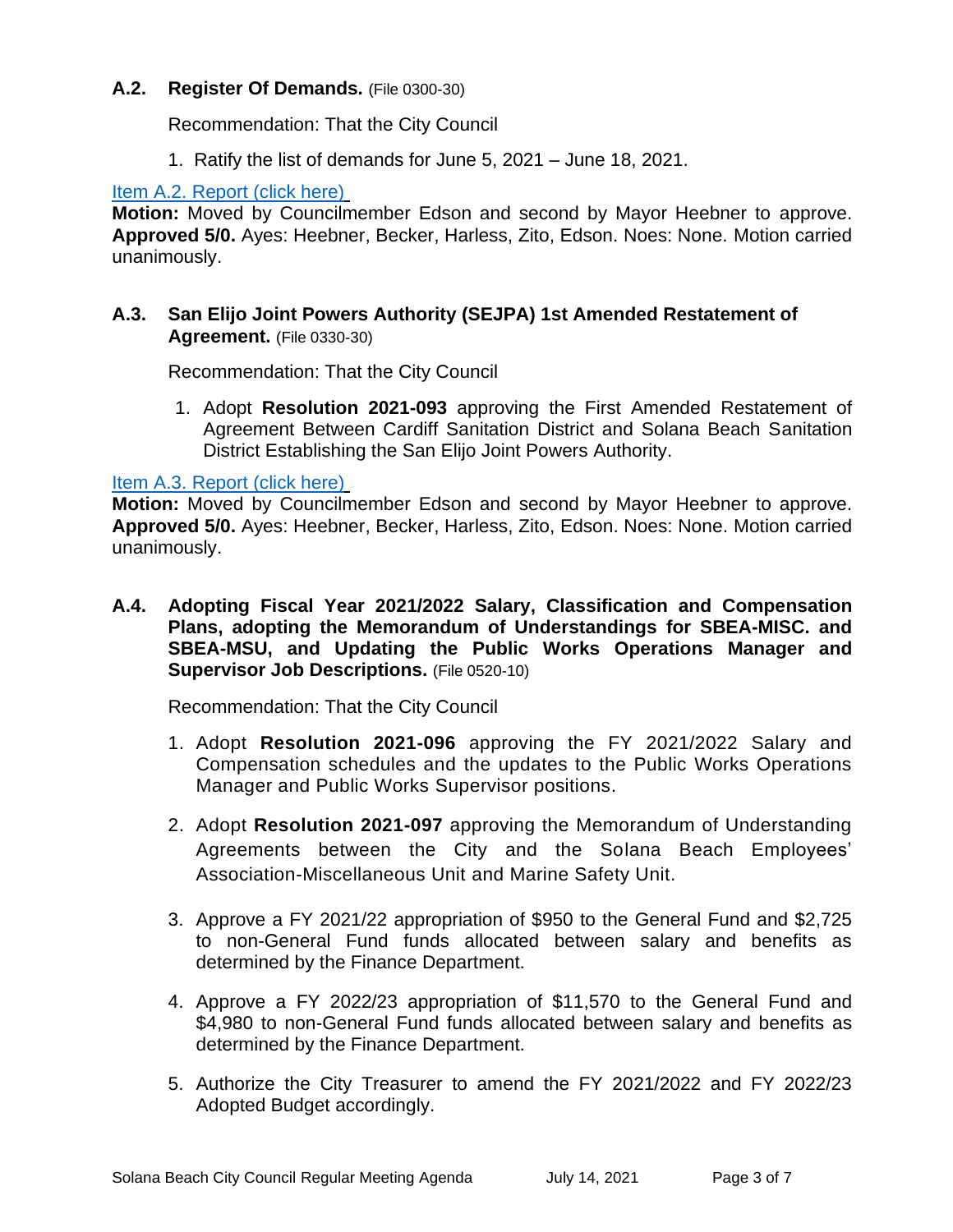[Item A.4. Report \(click here\)](https://solanabeach.govoffice3.com/vertical/Sites/%7B840804C2-F869-4904-9AE3-720581350CE7%7D/uploads/Item_A.4._Report_(click_here)_07-14-21_O.pdf)

[Item A.4. Updated Report #1 \(updated 7-14-21 at 3:30pm\)](https://solanabeach.govoffice3.com/vertical/Sites/%7B840804C2-F869-4904-9AE3-720581350CE7%7D/uploads/Item_A.4._Updated_Report_1_(upd._7-14_at_318pm)_-_O.pdf)

**Motion:** Moved by Councilmember Edson and second by Mayor Heebner to approve. **Approved 5/0.** Ayes: Heebner, Becker, Harless, Zito, Edson. Noes: None. Motion carried unanimously.

#### **A.5. Sewer & Storm Drain Rehabilitation Project Bid No. 2021-03 Award.** (File 1040-48)

Recommendation: That the City Council

- 1. Adopt **Resolution 2021-095**:
	- a. Awarding the construction contract to Nuline Technologies, in the amount of \$675,000, for the Sewer & Storm Drain Rehabilitation Project, Bid 2021- 03.
	- b. Approving an amount of \$125,000 for construction contingency.
	- c. Authorizing the City Manager to execute the construction contract on behalf of the City.
	- d. Authorizing the City Manager to approve cumulative change orders up to the construction contingency amount.

# [Item A.5. Report \(click here\)](https://solanabeach.govoffice3.com/vertical/Sites/%7B840804C2-F869-4904-9AE3-720581350CE7%7D/uploads/Item_A.5._Report_(click_here)_-_7-14-21_O.pdf)

**Motion:** Moved by Councilmember Edson and second by Mayor Heebner to approve. **Approved 5/0.** Ayes: Heebner, Becker, Harless, Zito, Edson. Noes: None. Motion carried unanimously.

# **A.6. Santa Helena Neighborhood Trail Project Services Agreement.** (File 0820-46)

Recommendation: That the City Council

1. Adopt **Resolution 2021-094** authorizing the City Manager to execute a Professional Services Agreement, in an amount not to exceed \$62,000, with MW Peltz + Associates, Inc. for final design, public outreach, preparation of construction documents and bid support for the Santa Helena Neighborhood Trail Project.

#### [Item A.6. Report \(click here\)](https://solanabeach.govoffice3.com/vertical/Sites/%7B840804C2-F869-4904-9AE3-720581350CE7%7D/uploads/Item_A.6._Report_(click_here)_-_7-14-21_O.pdf)

**Motion:** Moved by Councilmember Edson and second by Mayor Heebner to approve. **Approved 5/0.** Ayes: Heebner, Becker, Harless, Zito, Edson. Noes: None. Motion carried unanimously.

# **A.7. League of California Cities' 2021 Annual Business Meeting Voting Delegates Designees.** (File 0140-10)

Recommendation: That the City Council

1. Appoint Deputy Mayor Becker, primary voting delegate, Councilmember Harless, 1<sup>st</sup> alternate, and City Manager, Gregory Wade, 2<sup>nd</sup> alternate, as the voting delegates for the 2021 Annual Business Meeting of the League of California Cities Annual Conference.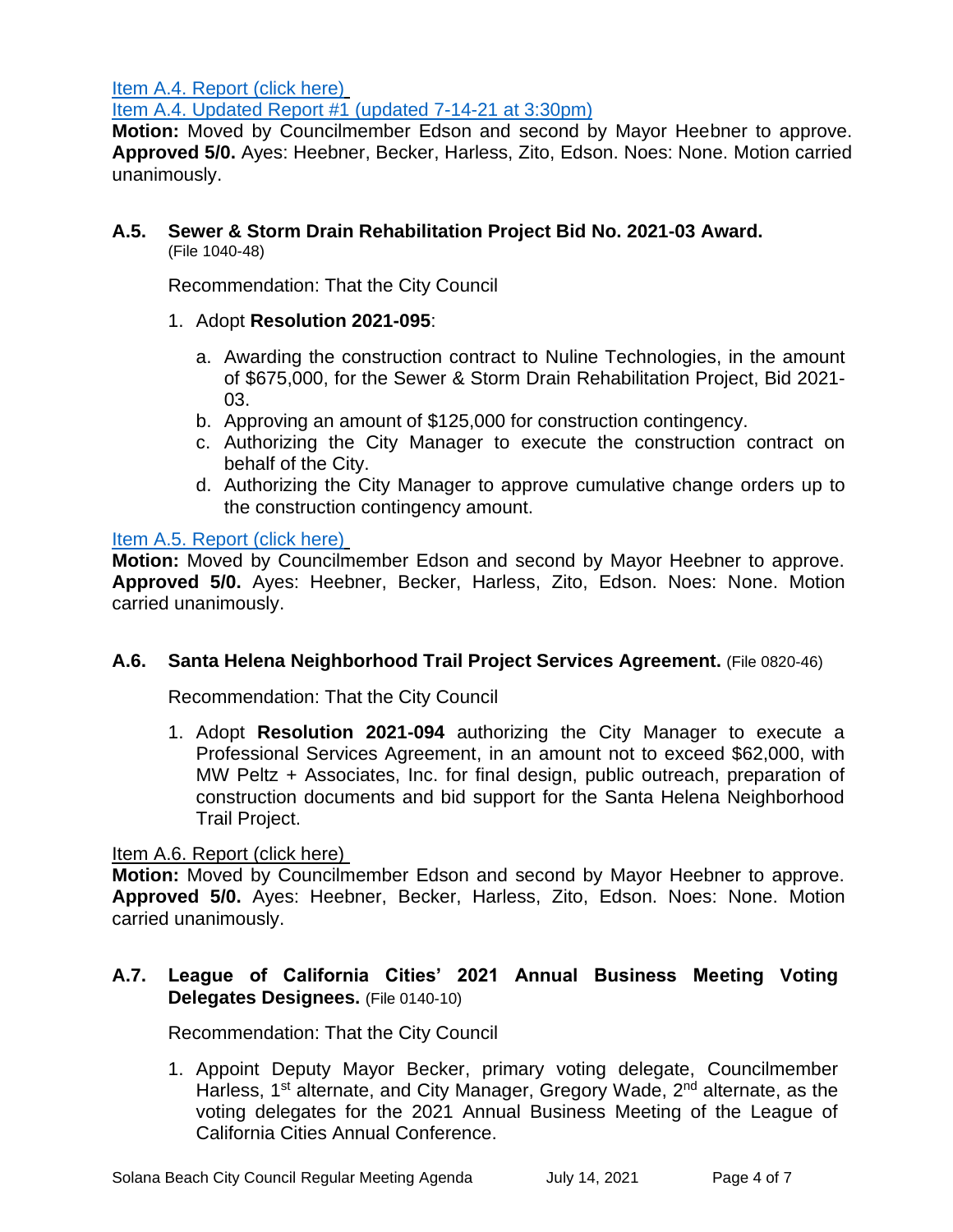2. Authorize the City Clerk to attest to the appointments and submit the Official Voting Form to the League of California Cities before September 15, 2021.

#### Item A.7. Report (click here)

**Motion:** Moved by Councilmember Edson and second by Mayor Heebner to approve. **Approved 5/0.** Ayes: Heebner, Becker, Harless, Zito, Edson. Noes: None. Motion carried unanimously.

#### **A.8. Video Production Services Agreement.** (File 0190-20)

Recommendation: That the City Council

1. Adopt **Resolution 2021-098** authorizing the City Manager to enter into a on eyear Professional Services Agreement with Bob Hoffman Video and Photography with an option to extend for four (4) additional one-year periods based on satisfactory performance.

#### Item A.8. Report (click here)

**Motion:** Moved by Councilmember Edson and second by Mayor Heebner to approve. **Approved 5/0.** Ayes: Heebner, Becker, Harless, Zito, Edson. Noes: None. Motion carried unanimously

#### **B. PUBLIC HEARINGS:** None

# **C. STAFF REPORTS: (C.1. – C.3.)**

*Note to Public: Refer to Public Participation for information on how to submit public comment.*  Any member of the public may address the City Council on an item of concern by submitting written correspondence for the record to be filed with the record or by registering to join the virtual meeting online to speak live, per the Public Participation instructions on the Agenda. The maximum time allotted for each speaker is THREE MINUTES (SBMC 2.04.190).

#### **C.1. Quarterly Investment Report.** (File 0350-44)

Recommendation: That the City Council

1. Accepts and files the Cash and Investment Report for the quarter ended June 30, 2021.

Item C.1 Report (click here)

Greg Wade, City Manager, introduced the item.

Genny Lynkiewicz, Chandler Asset Management, presented a PowerPoint (on file).

*Posted Reports & Supplemental Docs contain records up to the cut off time, prior to the start of the meeting, for processing new submittals. The final official record containing handouts, PowerPoints, etc. can be obtained through a Records Request to the City Clerk's Office.*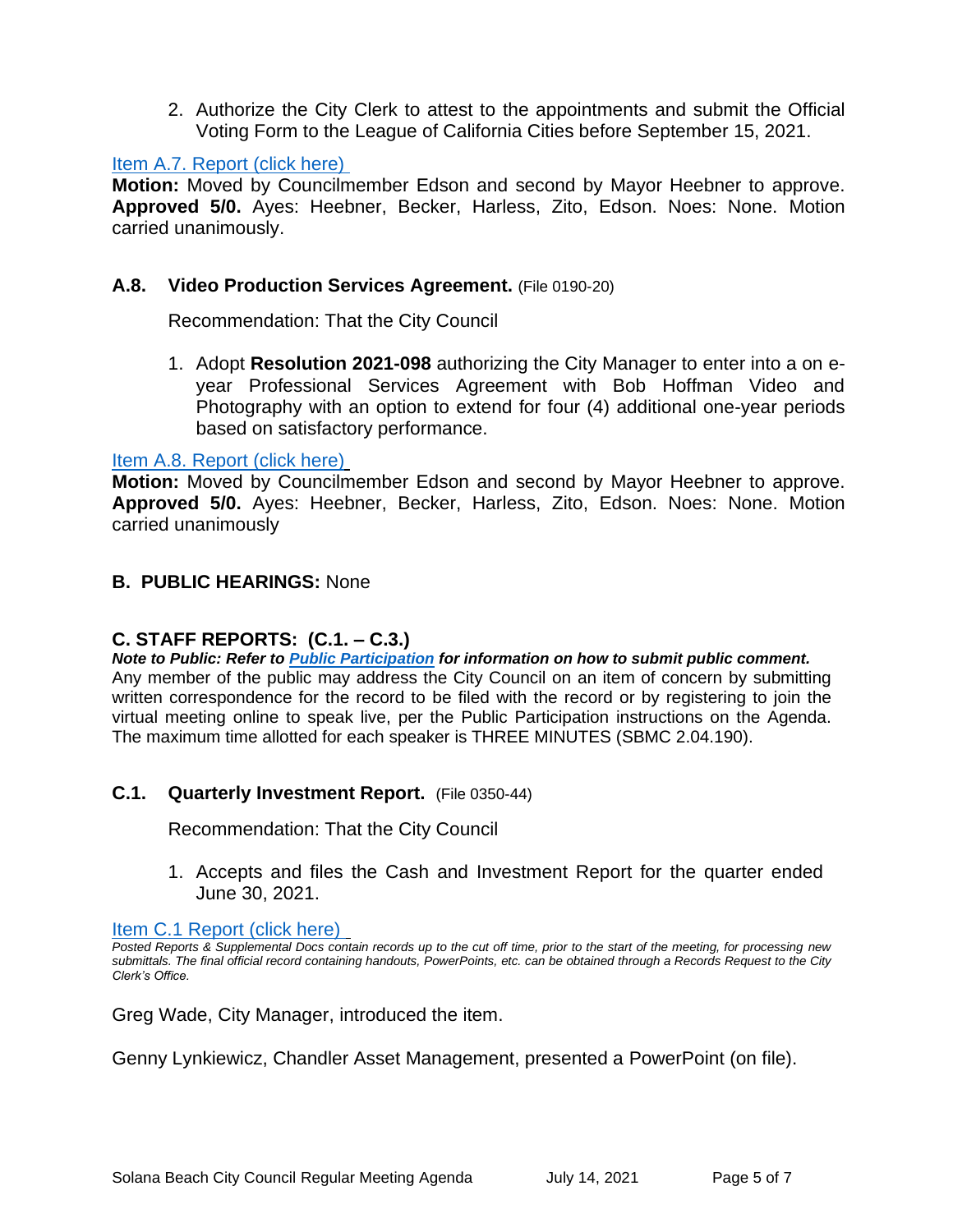# **C.2. Introduce (1st Reading) Ordinance 517 amending Chapter 6.20 of the Solana Beach Municipal Code to Comply with State Mandated Organic Waste Disposal Requirements.** (File 1030-50)

Recommendation: That the City Council

1. Introduce **Ordinance 517** amending Chapter 6.20 of the Solana Beach Municipal Code to address state organics recycling mandates.

Item C.2. Report (click here)

Greg Wade, City Manager, introduced the item.

Rimga Viskanta, Senior Management Analyst, presented a PowerPoint (on file).

Councilmember Harless and Staff discussed the fines that Cal Recycle can give to entities if they determine there is not enough enforcement action.

Greg Wade, City Manager, Jim Ambroso, EDCO, and Council discussed what a City would do if they weren't contracted by EDCO, that EDCO had built a digester years in advance, that there was still work to be done, and that they were confident that EDCO won't overcommit itself.

**Motion:** Moved by Councilmember Zito and second by Councilmember Harless to approve. **Approved 5/0.** Ayes: Heebner, Becker, Harless, Zito, Edson. Noes: None. Motion carried unanimously.

# **C.3. Public Arts Commission Appointment.** (File 0120-06)

Recommendation: That the City Council

1. Appoint one (1) member to the Public Arts Commission nominated/appointed by *Council-at-large* for a term ending January 2023.

Item C.3. Report (click here)

*Posted Reports & Supplemental Docs contain records up to the cut off time, prior to the start of the meeting, for processing new submittals. The final official record containing handouts, PowerPoints, etc. can be obtained through a Records Request to the City Clerk's Office.*

Greg Wade, City Manager, introduced the item.

Greg Wade, City Manager, said that one application had been received during the application period and that a second application was received after the application period ended.

Council and staff discussed the application deadline, the late application received, extending the application due date deadline, implementing a policy extending the length of an application period to six or eight weeks so more residents can apply, and postponing the item to a future meeting after summer break.

Greg Wade, City Manager, said that the policy would need to allow for a shorter application period in case a quorum was needed and the vacancy needed to be filled quickly.